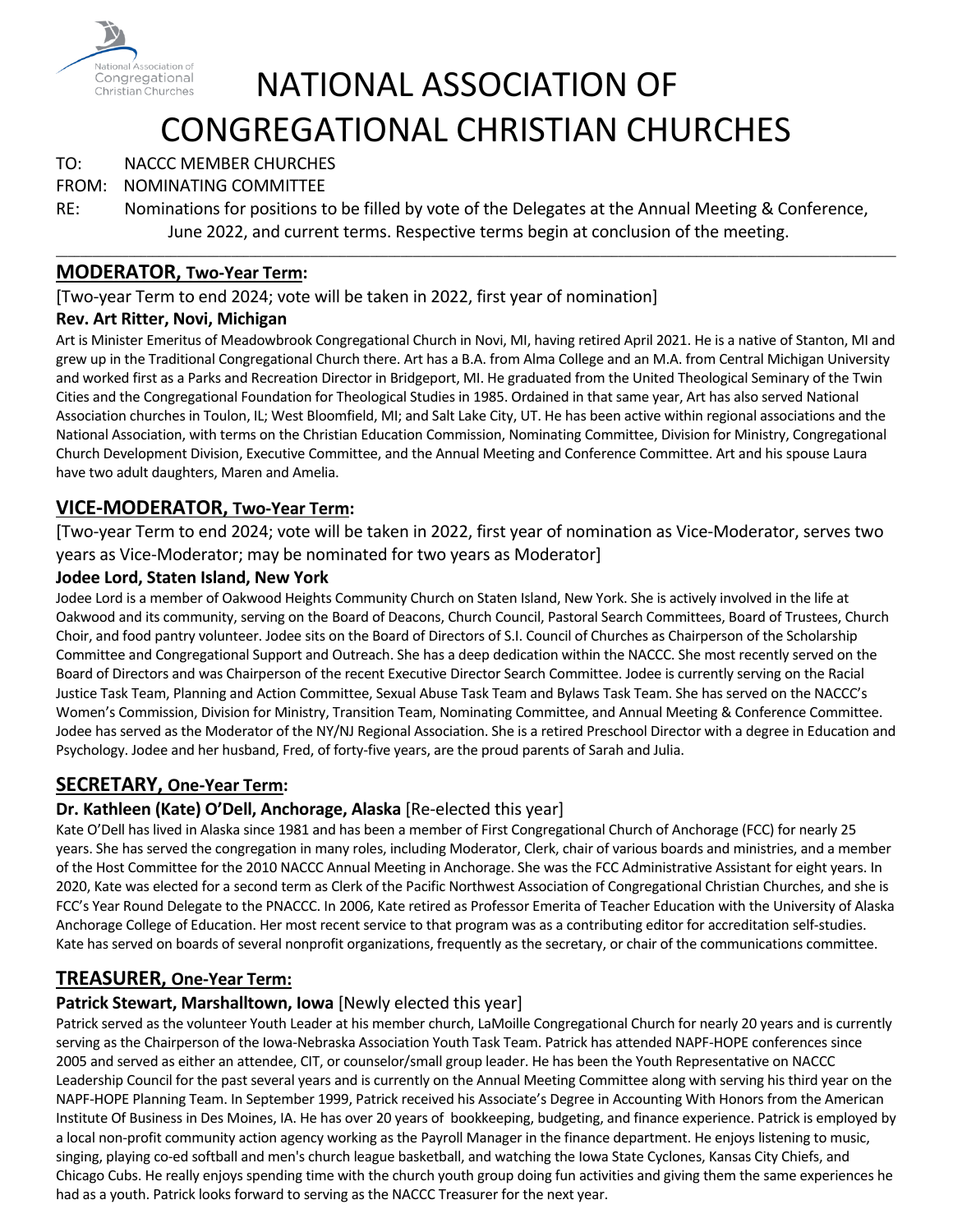# **HISTORIAN, One-Year Term:**

### **Rev. Dr. Mary E. Biedron, Farmington Hills, Michigan** [Re-elected this year]

Mary (Mimi) Biedron (M.Div., D.Min.) serves at North Congregational Church, Farmington Hills, MI, where she has been Associate Minister (1998-2011) and is currently Senior Minister (2011-present). Prior to that, she was the Director of Christian Education at First Congregational Church of Toledo, OH from 1981-1998, when she was active in congregational activities as a layperson. She is a 1999 graduate of the CFTS program and is currently the Moderator of the Southeastern Michigan Association of Congregational Churches, as well as a member of the Board of the Congregational Library and Archives. She and her husband, Glenn, have three adult children and two grandchildren.

# **YOUTH REPRESENTATIVE – LEADERSHIP COUNCIL, One-Year Term:**

### **Melinda Jaster, Elkader, Iowa** [Newly elected this year]

Melinda has been serving on the Christian Ed Committee and as a Youth Leader for almost 20 years at First Congregational Church of Elkader starting in high school. She has also served on the Diaconate Committee for almost 15 years. For the past several years she has been part of the Iowa-Nebraska Youth Committee. Melinda first attended NAPF in 2003. Since 2009 she has attended NAPF-HOPE as either an attendee or counselor. For the past several years she has been videoing and taking pictures at the conference making a video for those attending the conference. Melinda is employed by BassPro/Cabelas at the Distribution Center in Prairie du Chien, WI, working in the inventory department and cross-trained in other areas to help as needed. She enjoys reading, listening to music, spending time with family and friends, and traveling.

# **MINISTRY COUNCIL REPRESENTATIVES SERVING ON THE LEADERSHIP COUNCIL One-Year Term as Nominated by their Elected Council**

### **Growth Ministry Council Reps:**

**Mary Prendergast, Pilgrim Congregational Church, Pomona, California Rev. Ezekiel Rodriguez, First Family Community Church, National City, California**

### **Mission and Outreach Ministry Council Reps:**

**Gerald (Jerry) Zwaga, Community Congregational Christian Church, Citrus Springs, Florida Rev. Richard Miller-Todd, Berwick Congregational Church, Berwick, Iowa**

### **Vitality Ministry Council Reps:**

**Rev. Justin Nierer, Sandstone Congregational Church, Jackson Michigan Rev. Sarah Terlouw, First Congregational Church, Saugatuck, Michigan**

### **ANNUAL MEETING & CONFERENCE COMMITTEE MEMBER-AT-LARGE – LEADERSHIP COUNCIL**

**New Nominee** [Three-Year Term 2022-2025]

### **Joyce Acree, Demorest, Georgia**

Joyce has served as pastor of the Demorest Methodist-Congregational Federated Church since February 2005. She received her BA in English from the University of Georgia and her M.Div/RE from The Southern Baptist Theological Seminary in Louisville, Kentucky. She was ordained at a small Southern Baptist church in Louisville in 1983 and became involved with the National Association after joining the Federated Church in 1986 and meeting Mrs. Elizabeth Walter and Dr. Mary Lane. Mrs. Walter insisted that she attend the meeting in Cromwell, Connecticut, which began her active involvement. She has served on several committees, including as co-chair of the Host Committee for the 2017 Annual Meeting at Piedmont University in Demorest. She and her husband Charles have one daughter, Bonnie Elizabeth.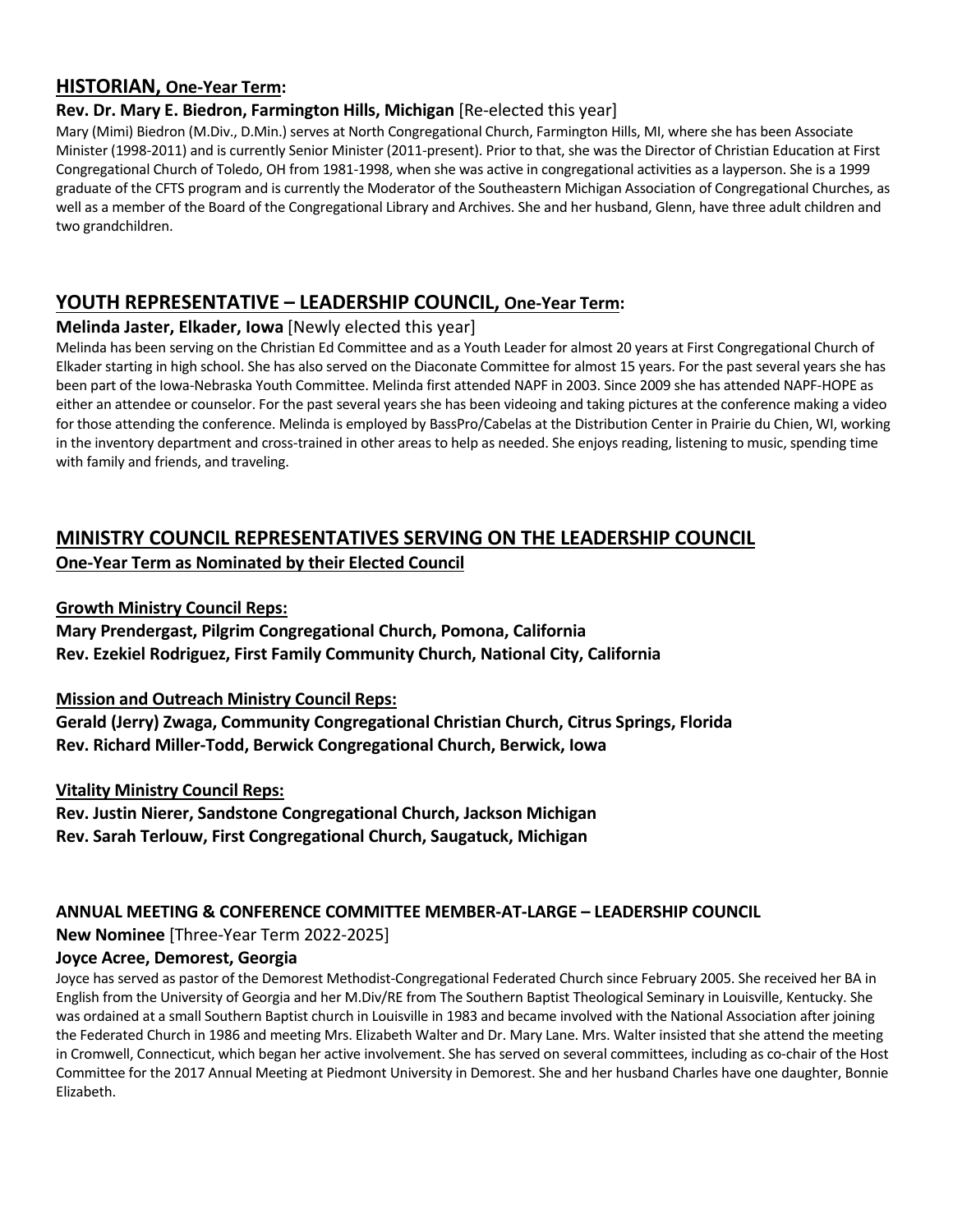# **BOARD OF DIRECTORS (Staggered Terms, as indicated)**

# **Curt Schmidt, Congregational Church of Bound Brook, New Jersey** [Four-Year Term 2022-2026]

Curt has been a member of the Congregational Church of Bound Brook for 36 years. He was raised as a Lutheran in a rural area outside Princeton, NJ, but later married Kathi, a Mayflower descendent from Maine. Curt serves as the Year Round Delegate and has recently stepped down from serving as the Senior Deacon. He has served on the Board of Christian Education, the Board of Deacons, and two Pastoral Search Committees. Curt is a Professional Geologist and works for an engineering and environmental consulting firm. He is also the Northeast Regional Director of the Association of Environmental & Engineering Geologists and co-chair of two AEG committees. He is past Chairman, and presently 1<sup>st</sup> Vice-Chair of the non-profit Somerset County Cultural Arts Center which is renovating and operating an historic Vaudeville-era theater, The Brook Theater. He has served on the Lehigh University Alumni Board of Directors. Curt became involved with NACCC following a spur of the moment decision to drop in on the 2008 Annual Meeting at Plymouth. Curt has been an attendee or Delegate since the 2011 Scottsdale Annual Meeting and has been CCBB's Year Round Delegate since that program began. He is also active in the NY-NJ Regional Association and is presently its Treasurer. He recently served two terms on the Growth Ministry Council.

# **Continuing Members on the Board of Directors** [no vote necessary]

**Rev. Thomas Van Tassell, First Congregational Church, Saugatuck, Michigan** [term to end 2025] **Rev. Dr. Beth Bingham, Congregational Church of the Chimes, Sherman Oaks, California** [term to end 2024] **Claudia Kniefel, First Congregational Church, Anchorage, Alaska** [term to end 2023]

# **GROWTH MINISTRY COUNCIL**

## **New Nominee** [Three-Year Term 2022-2025]

## **Pastor Michael K. Freeman, Princeton, Illinois**

Pastor Michael Freeman has been serving as the Minister at Hampshire Colony Congregational Church since 2021. He has served in ministry for thirty-one years and has served the Lord as a Pastor for fourteen years with leading and with offering consulting. Michael has acquired a Bachelor of Science in Biblical Studies, a Master of Divinity in Christian Counseling, and Doctorate in Ministry, and currently he is pursuing a Doctorate in Theology. He has served on different ministry boards and has been involved in various aspects of church planting in Chicago and Cicero, Illinois; Mexico City; and Nairobi, Kenya. He loves to preach and to teach the Word of God. He has started and led many successful children and youth ministries. He likes to use hymns and has incorporated contemporary music formats in worship. He wants God to be glorified in all that he does.

### **Continuing Members of the Growth Ministry Council** [no vote necessary]

**Rev. Ezekiel Rodriguez, First Family Community Church, National City, California** [term to end 2024] **Mary Prendergast, Pilgrim Congregational Church, Pomona, California** [term to end 2023] **Rev. Dr. John Tamilio III, Congregational Church of Canton, Canton, Massachusetts** [term to end 2023]

# **MISSION AND OUTREACH MINISTRY COUNCIL**

**New Nominee** [Three-Year Term 2022-2025]

# **Rev. Bob Higgins, Idalia, Colorado**

Bob Higgins has pastored St. John Church in Idalia, Colorado since 2018. Prior to that he served in churches in Ohio, Massachusetts, and Texas. He graduated from Southwestern Baptist Theological Seminary in 1996 with a master's in religious education and served his first two churches with responsibilities of small groups, administration, and religious education before being called as Senior Pastor at a Baptist Church in Ohio where he served for 16 years. Most recently, he and his wife Jennifer moved to Idalia, Colorado to pastor a recent addition to the NACCC, St. John Church. He has previously organized and led a mission trip to the Dominican Republic and is currently planning a church mission trip to North Dakota to expose their youth and adults to mission service. He has two grown children, one in Denver and the other in Montana – both are married.